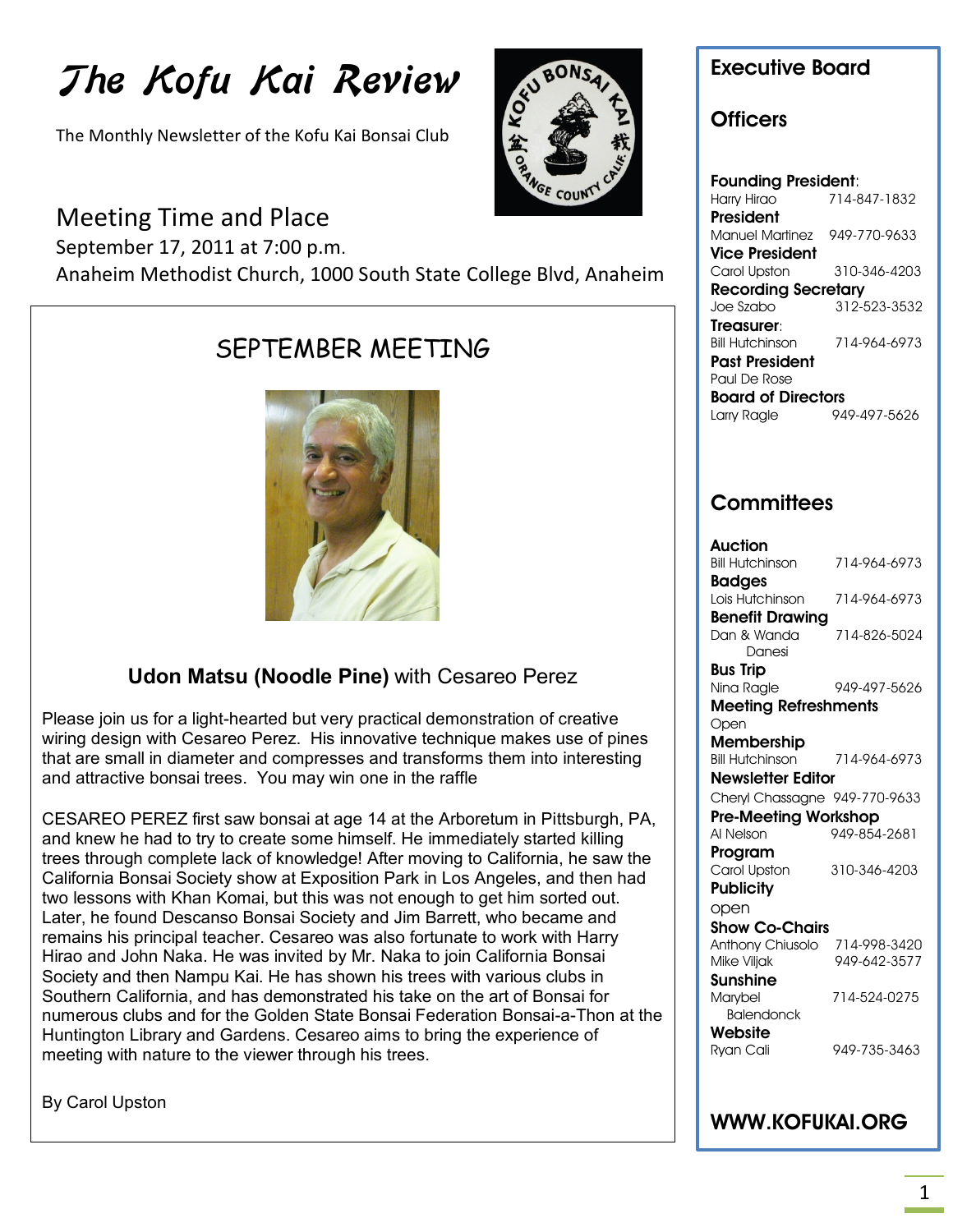# AUGUST MEETING/AUCTION

I am happy to say that our annual auction was once again a success. In talking to some of the winning bidders, it was obvious they were happy with their purchases. There was not as much material up for auction as in the past but the quality of material seemed to be very nice. Thank you for opening up your wallets and buying.

It is the generosity of our membership that allows us to continue to provide demonstrators and programs of interest to you. With your support we will continue to provide programs that will inform and educate everyone in the art of Bonsai and related interests

Kofu Kai wishes to give big **Thank You** to the members listed below for their generous donations to the annual auction, which made it a success

### *Donations By*

*Bill & Lois Hutchinson, Harley Newman, Dick Anderson, John DeLuca, Steve Ellison, Harry Hirao, Harry & Kay Inami, Bobbie Hoffman, Joe James, Manuel Martinez, Gary Lai, Dave Miles, Tish Miya, Tak Nakamura, Bob White, Carol Upston*

By Manuel Martinez

# **UP COMING EVENTS**

# **October 27, 28, 29, 30, 2011**

Golden State Bonsai Federation Convention XXXIV, Marriott Hotel and Convention Center, 3400 Market Street, headliners: Kathy Shaner, Ryan Neil, Roy Nagatoshi and Pedro Morales Demonstrations, seminars, critiques, workshops, benefit drawings, vendors and more. For more information : [www.gsbf-bonsai.org.](http://www.gsbf-bonsai.org/)

# **DECEMBER 2011: Kofui Bonsai Kai Christmas Party** more to come

#### **April 11, 12, 13, 14, 15, 2012 Garden Grove, California**

**California Bonsai Society:** *55th Convention and Show* **at the Crown Plaza** Anaheim Resort, 12021 harbor Blvd. and starring the iron men of Naka, Frank Goya, Harry Hirao, Shig Miya, Ben Oki and Richard Ota. Also featuring Tomohiro Masumi, Ryan Neil, and Cheryl Manning, Kenji Miyata, David Nguy, Kathy Shaner and the members of CBS. There will be workshops, demonstrations, auctions, drawings, a huge vendor area and prizes & awards for early registrations. For registration information contact Elizabeth Partch at [elizabethpartch@yahoo.com](mailto:elizabethpartch@yahoo.com)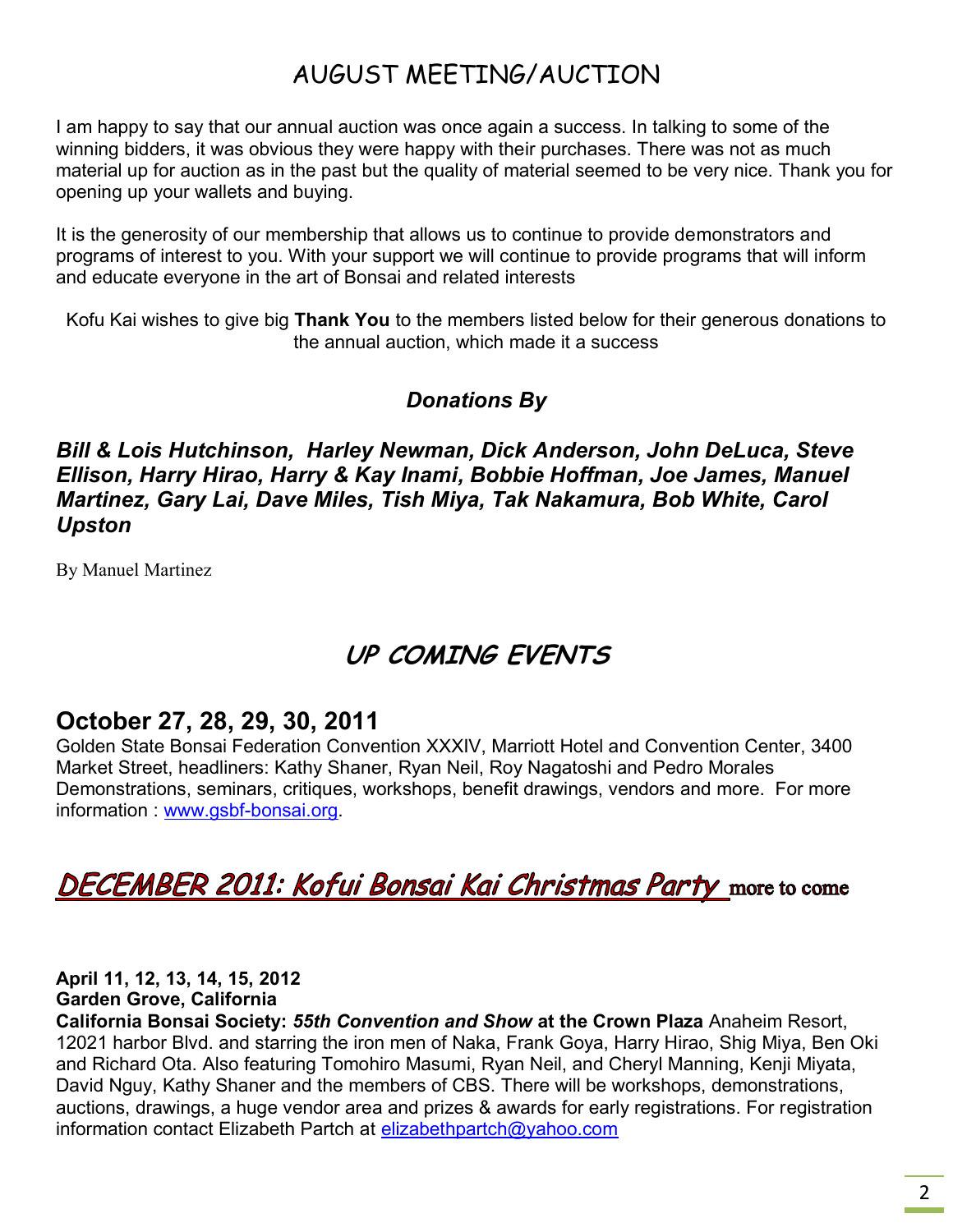# **Bonsai Tools and Supplies**:

If you need any tools or supplies from Everett Bassin, contact him at 714-827-0661 or 714-392-5149 or email him a [bonsaitools@mindspring.com.](mailto:bonsaitools@mindspring.com) He will bring them to the meetings. He will not be bringing his entire inventory to the meetings.

# Refreshment Chairperson needed.

**If you are interested in getting involved in the running of Kofu Kai this is an excellent opportunity. The job requires you to attend meetings and set up the refreshment tables. There is very little to bring and any supplies or goodies you need to purchase will be reimbursed. You are also part of the Board and can attend Board meetings to get involved in the decision making process of the club.**

**If interested Please contact me at the meeting or via e-mail.**

**Manuel Martinez, [manny22816@aol.com](mailto:manny22816@aol.com)**

# WELCOME NEW MEMBERS

Henry & Jana Palermo, Charles Bivens, Barry Cohen, Elliott Farkas, Bob & Ashley Smith

SAY HELLO TO THEM WHEN YOU SEE THEM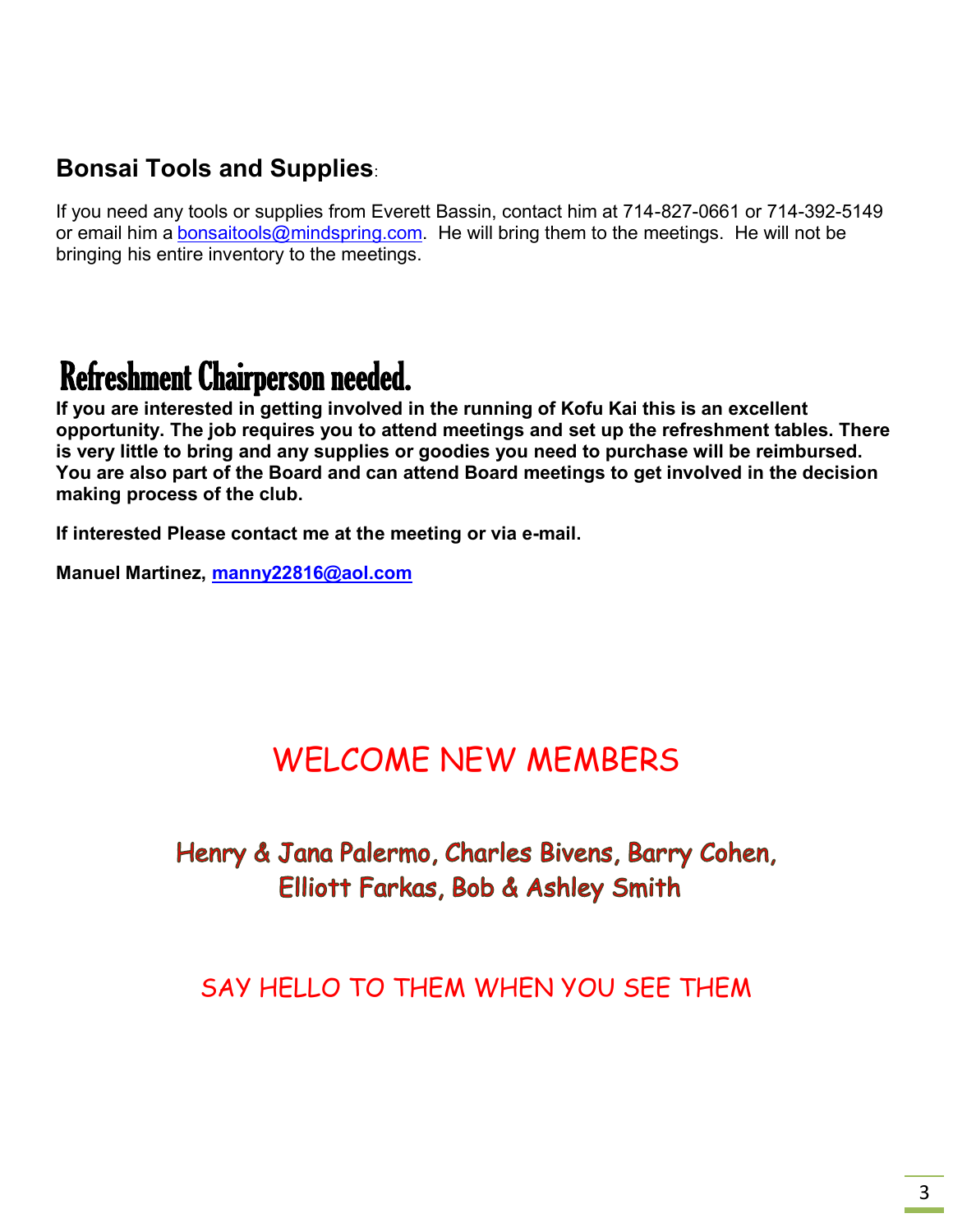#### **KOFU BONSAI KAI - BONSAI IDEAS**

#### **BY MARTY MANN**

#### **SEPTEMBER, 2011 (#74)**

Growth of most trees had been slow in the summer heat. They no longer show signs of vigor or the blush of summer greenery. They will not show autumn colors yet since the chemical changes required do not begin to materialize until late in September. The **"Autumnal Equinox"** approaches **--** the day of equal nights and days that leads us into the fall season, areas in our yard, previously exposed to full sun, have more shade and conversely trees get less light than they are accustomed to having in order to grow. Notice tree locations. Move deciduous trees into cooler areas if you have had recent periods of regrowth. In spite of periods of cool weather, trees can respond to the warmth of the late summer and develop new foliage.

Fall is generally the last spurt of activity before settling down for winter dormancy. Bonsai will no longer grow very much so the need for extensive pruning should be minimal. Since recent growth may have added girth to branches and trunks, check all wired branches to see if they are set and, if they are, remove the wires.

Assuming you had properly reduced the nitrogen feeding during the past few months the fall colors on deciduous trees will show on Liquid Ambers, Maples, Gingkoes, Hornbeams and Zelcova. Cool nights and the effect of equal days and nights add to this phenomenon. Winter growth generally goes into the lignification of woody branches and trunks.

Fall is an excellent time to gather tree seeds as they ripen. Seeds from oak tree acorns, pine tree cones and many varieties of maples are in profusion--an excellent source for stratification by over wintering in your refrigerator. Plant them in early spring for new nursery seedlings and future training stock.

Pruning and pinching is still an important activity in spite of the growth slow-down. Keep evergreens and conifers in shape. Our climate allows plenty of time for new growth to develop and harden before winter cool days encourage dormancy. Check the growth of new candles on pines. There is still time for second candle removal. Attentive cut back and pinching minimizes unattractive long internodes and loss of compactness. The more you pinch and cut the more branch diversification occurs and new buds form for spring. This constant attention from early fall, throughout the dormant winter season, intensifies your design objectives.

Limit cuttings, at this time of year, to hardwood specimens or tropical varieties. The use of a rooting hormones and a presoaking of a rooting stimulant, such as B-1 or Superthrive, improves the odds of success. A basic rooting medium such as 2 parts peat moss with l part perlite or coarse sand will serve you well. Keep the rooting medium slightly moist and shaded until evidence of new growth appears.

#### **HAIKU POEM By Marty Mann**

Wasted years can be renewed Awake and aglow New seasons will come

**This article has been extracted from the recently published book called 'Bonsai Ideas'.© By Marty Mann. Material is not to be copied without publisher or author's permission September - 2011**